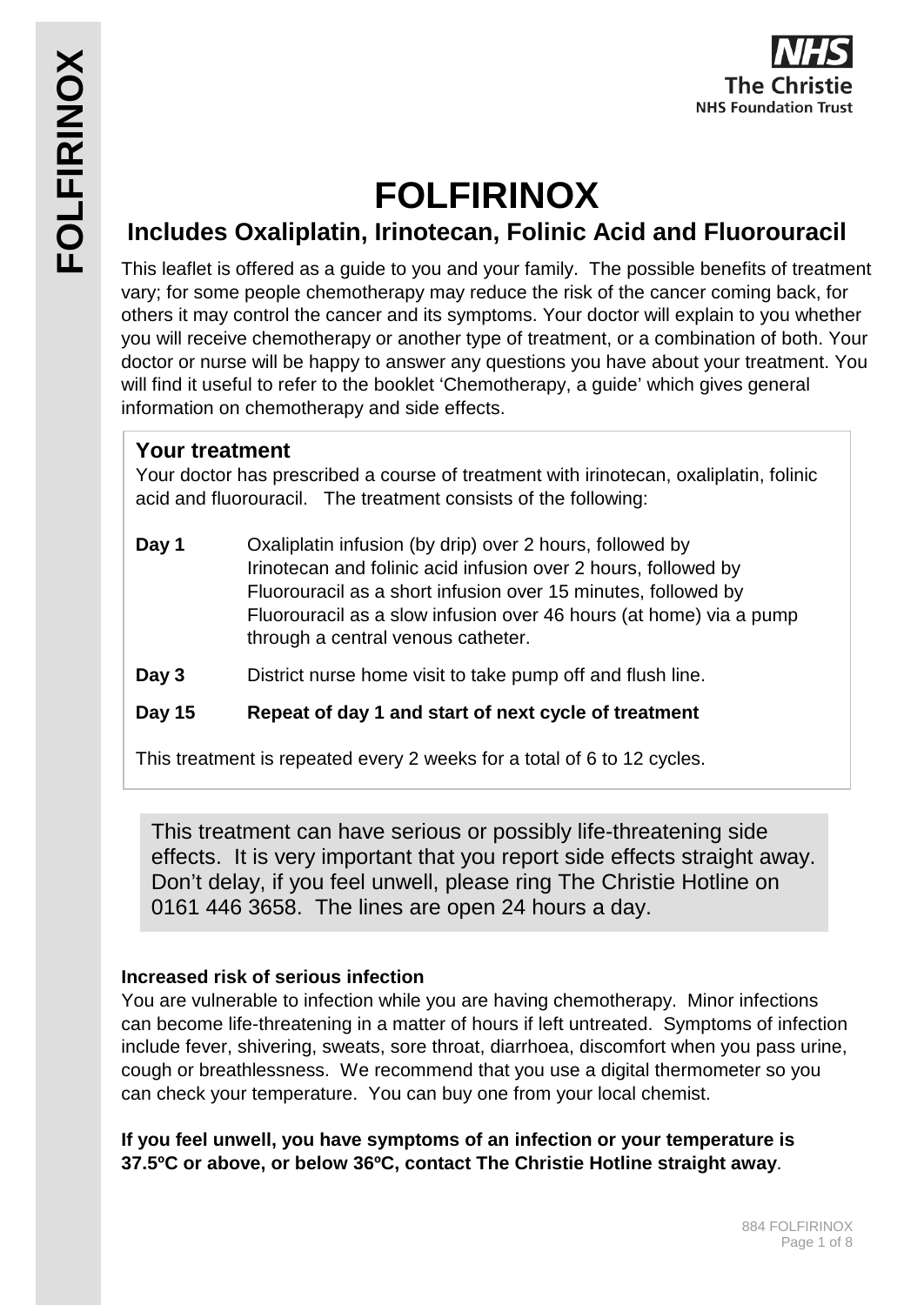# **Possible side effects**

Chemotherapy can cause many different side effects. Some are more likely to occur than others. Everyone is different and not everyone gets all the side effects. Most side effects are usually temporary, but in some rare cases they can be life-threatening. It is important to tell your hospital doctor or nurse about any side effects so they can be monitored and, where possible, treated.

#### **Common side effects (more than 1 in 10)**

#### • **Anaemia (low number of red blood cells)**

While having this treatment you may become anaemic. This may make you feel tired and breathless. Let your doctor or nurse know if these symptoms are a problem. You may need a blood transfusion.

#### • **Bruising or bleeding**

This treatment can reduce the production of platelets which help the blood clot. Tell your doctor if you have any unexplained bruising or bleeding, such as nosebleeds, bloodspots or rashes on the skin, and bleeding gums. You may need a platelet transfusion.

#### • **Neutropenia (low number of neutrophils – white blood cells that fight infection)**

This treatment will also reduce the production of neutrophils. If your neutrophil level drops very low and you develop a temperature then injections to stimulate neutrophil production may be prescribed.

#### • **Delayed or persistent diarrhoea**

If the diarrhoea starts more than 24 hours after your chemotherapy, you should immediately take the anti-diarrhoea treatment that the doctor prescribed for you. This is the loperamide dispensed by The Christie pharmacy. Follow the instructions **EXACTLY:** 

Take 2 loperamide capsules/ tablets as soon as the first liquid stool occurs. If you continue to have episodes of liquid stools, then take 1 capsule, with each episode (allow at least 2 hours between tablets). The maximum capsules you can take is 8 capsules in a 24 hour period.

If the diarrhoea persists for more than 24 hours despite taking the loperamide, please contact The Christie Hotline on **0161 446 3658.** 

#### • **Numbness in fingers and toes**

Oxaliplatin can increase the sensitivity of the nerve endings. You may develop pins and needles, tingling or numbness, or pains like small 'electric shocks' and may have difficulty in carrying out delicate tasks such as buttoning clothes (this may sometimes occur in association with cramps). These symptoms are often triggered by exposure to cold. Take care with extreme drops of temperature, for example, opening fridge/freezers. Avoid drinking iced drinks and eating very cold food for 24 hours before the treatment and for 24 hours afterwards. The chance of these symptoms occurring increases as you receive more oxaliplatin and will improve over time once you stop treatment. Rarely, the numbness can be permanent. **Please see the Appendix at the back of this leaflet for further information.**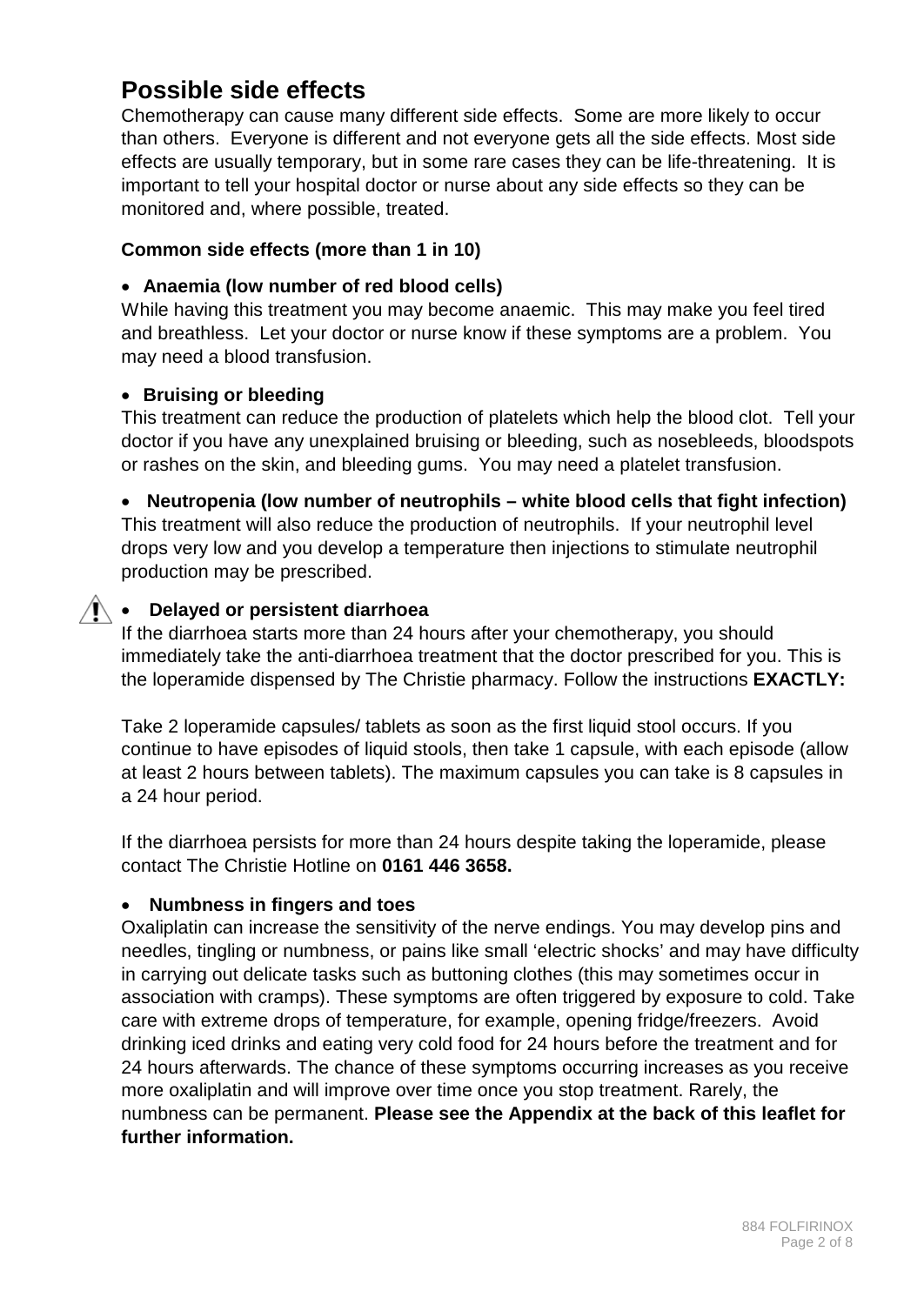#### • **Nausea and vomiting (sickness)**

The severity of this varies from person to person. Anti-sickness medication will be given along with your chemotherapy to prevent this. You will also be given anti-sickness tablets to take at home. If you continue to feel or be sick, contact your GP or The Christie, because your anti-sickness medication may need to be changed or increased.

#### • **Sore mouth**

Your mouth may become sore or dry, or you may notice small mouth ulcers during this treatment. Drinking plenty of fluids and cleaning your teeth regularly and gently with a soft toothbrush can help to reduce the risk of this happening. We can prescribe a mouthwash for you to use during treatment. You can dilute this with water if your mouth is sore. Ask your doctor or nurse for further advice. There is also general mouth care information in the chemotherapy booklet. If you continue to have a sore mouth, please contact The Christie Hotline.

Occasionally during treatment you may experience a **strange taste** sometimes described as metallic or bitter. A strongly flavoured sweet or mint will help to disguise this.

#### • **Cholinergic reaction**

Sometimes during the infusion or within 24 hours of the infusion of irinotecan you may get some of these symptoms: abdominal cramps, diarrhoea, sweats, dizziness, excess saliva, watery eyes, tiredness and occasionally problems with vision. These side effects can easily be managed with an injection underneath the skin. Tell your chemotherapy nurse or doctor if you have any of these symptoms. If you have this reaction, you will normally need an injection before each treatment.

#### • **Skin and nail changes**

**PPE (palmar-plantar erythema):** The skin on your hands and feet may become very dry, red and sore with some cracking and peeling of the skin. Please tell your doctor or nurse as cream and tablets can be prescribed to help. Your chemotherapy dose may need to change. Try to keep your hands and feet cool and if possible, uncovered.

**Hyperpigmentation:** Your skin may appear darker in colour or lightly tanned, especially around the joints. This is known as hyperpigmentation. Asian and African-Caribbean people may develop noticeable light patches on their skin. The skin will return to normal when treatment is finished.

**Increased sensitivity to the sun:** Your skin will tan or burn in the sun more easily. Sit in the shade, avoid too much sun and use a high factor sunblock cream and wear a hat.

**Nail changes**: You may have a blue tinge or darkening of the nails, flaking of the nails or pain and thickening of the area where the nail starts growing.

#### • **Lethargy**

Some chemotherapy may make you feel tired and lacking in energy. It can be frustrating when you feel unable to cope with routine tasks. If you do feel tired, take rest and get help with household chores. If necessary, take time off work. Gentle exercise such as walking can be beneficial.

#### • **Hair thinning**

Some hair loss may occur during treatment. It is advisable to avoid perms, colours, use of hot brushes and vigorous, frequent washing that could increase hair loss. Please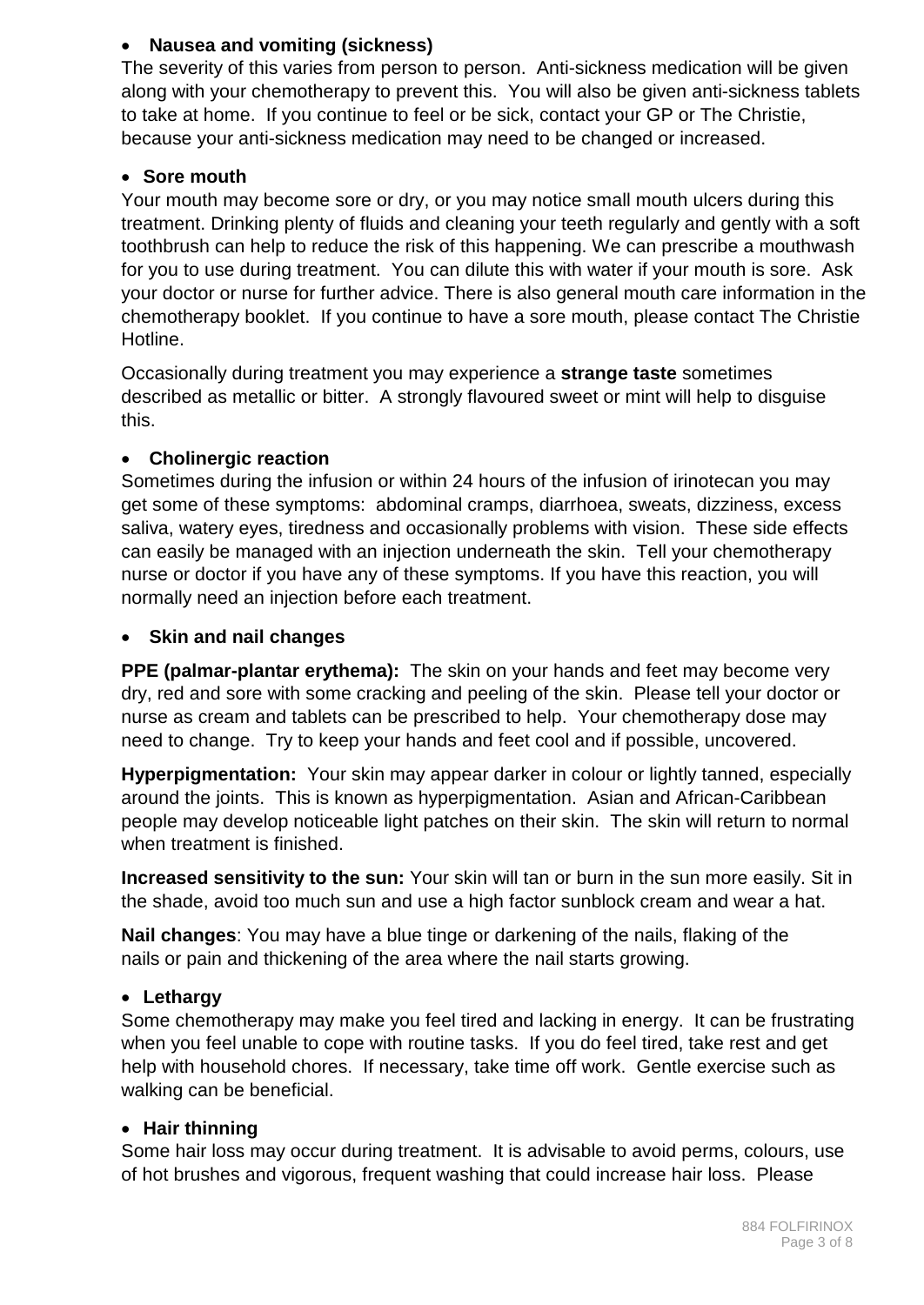remember that this is a temporary side effect and your hair will grow back when your treatment is completed. Very rarely, hair loss can be permanent. If you would like an appointment with the wig service, this can be arranged for you. Ask the staff for a copy of the leaflet 'The wig fitting service.'

#### **Uncommon side effects (less than 1 in 10)**

#### • **Watery eyes**

Your eyes may also water often this will improve in time and needs no specific treatment. But if you have ongoing symptoms please discuss this with your doctor or nurse.

#### • **Infusion reactions**

Sometimes you may experience unpleasant feelings in the throat, particularly when swallowing which can give the sensation of shortness of breath. However, you will still be able to breathe normally. These sensations usually occur while you are receiving oxaliplatin and may be dealt with by slowing down the infusion of oxaliplatin from 2 to 6 hours. Also, taking a warm (not hot) drink can help if cold air is causing you swallowing difficulties.

• **Extravasation** is when chemotherapy leaks outside the vein. If you develop redness, soreness or pain at the injection site **at any time** please let us know straight away.

#### • **Herbal medicine**

Some herbal medicine including St John's Wort can affect the chemotherapy. You should let your doctor or nurse know if you are taking any herbal medication, complementary or alternative medicines, including vitamins, minerals and medicines purchased over-the-counter.

#### **Rare side-effects (less than 1 in 100)**

#### • **Allergic reactions**

Whilst receiving the oxaliplatin patients rarely can feel hot, faint, breathless, sick, or develop an itchy rash. These can be symptoms of an allergic reaction. If an allergic reaction is suspected the oxaliplatin drip will be stopped and medications can be given to settle the allergic reaction.

#### **Serious and potentially life threatening side-effects**

In a small proportion of patients chemotherapy can result in very severe side-effects which may rarely result in death. The team caring for you will discuss the risk of these side-effects with you.

# **1 • Chest pain or stroke**

A small number of patients receiving 5-Fluorouracil (5FU) or capecitabine can experience chest pain (angina) or rarely have a heart attack. Extremely rarely this may lead to death. Other complications such as stroke or mini-stroke can happen but are exceptionally rare. If you develop any of these symptoms you should contact your hospital doctor for advice. In an emergency you should go immediately to your nearest **Accident and Emergency department.**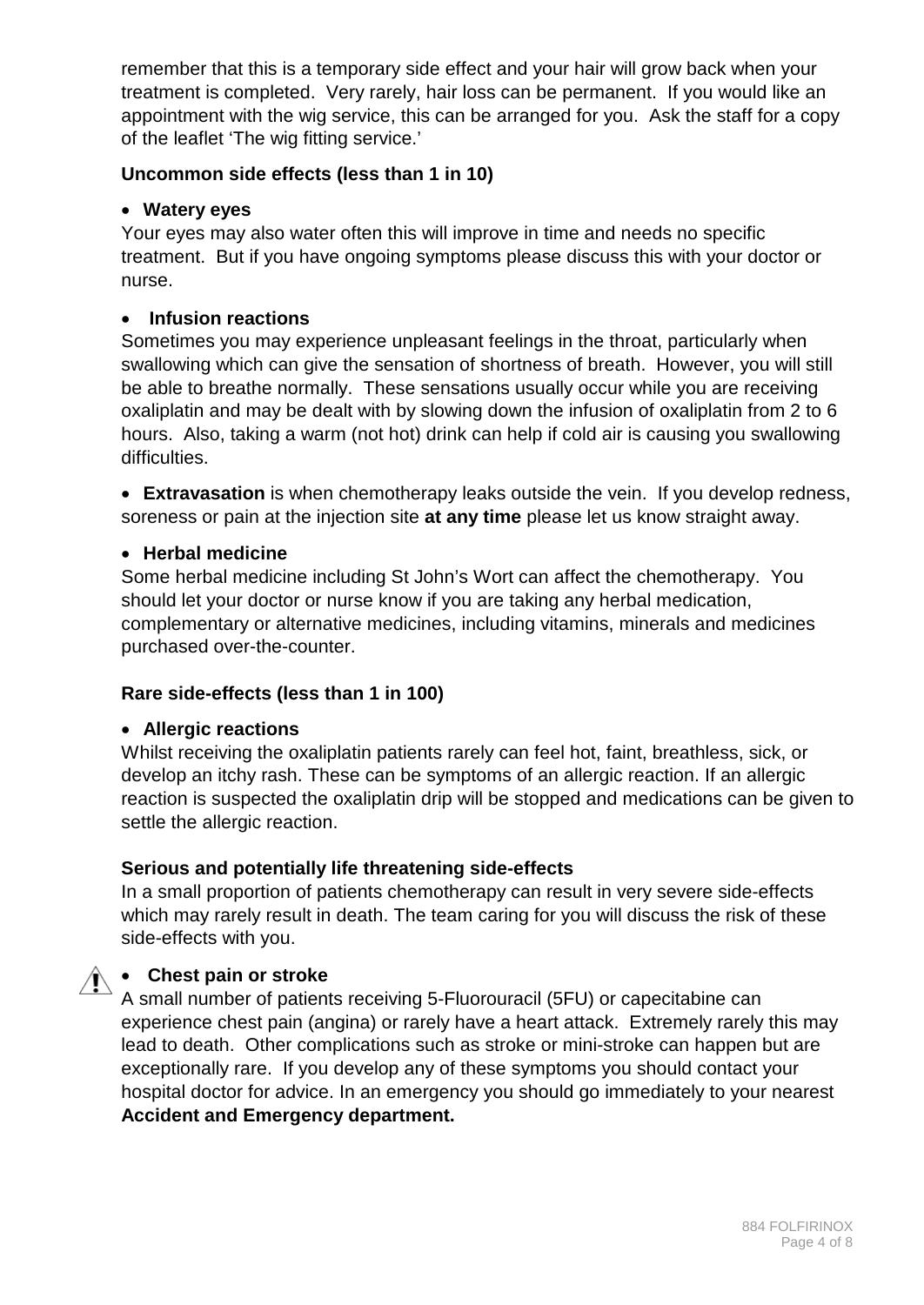#### • **Blood clots**

During chemotherapy you are more at risk of blood clots in the legs (DVT) or lungs (PE). Occasionally these clots can be life-threatening. To help prevent clots, keep mobile and drink plenty of non-alcoholic fluids.

#### **Increased risk of serious infection**

As discussed earlier chemotherapy results in an increased risk of severe infections which can be life-threatening.

### **Sex, contraception & fertility**

**Protecting your partner and contraception:** We recommend that you or your partner use a condom during sexual intercourse while you are having the course of chemotherapy. Chemotherapy is dangerous to unborn babies and this will also protect you and your partner from any chemotherapy drugs that may be present in semen and in the vagina. If you suspect that you may be pregnant please tell your doctor immediately.

**Fertility:** This chemotherapy may affect your ability to have children. Your doctor or nurse should have discussed this with you. If not, please ask them before you start treatment.

### **Late side effects**

Some side effects may become evident only after a number of years. In reaching any decision with you about treatment, the potential benefit you receive from treatment will be weighed against the risks of serious long term side effects to the heart, lungs, kidneys and bone marrow. With some drugs there is also a small but definite risk of developing another cancer. If any of these problems specifically applies to you, the doctor will discuss these with you and note this on your consent form.

#### **Contacts**

If you have any general questions or concerns about your treatment, please ring the area where you are having treatment:

|  | • Administration enquiries | 0161 918 7606/7610 |
|--|----------------------------|--------------------|
|--|----------------------------|--------------------|

| • Chemotherapy nurse:                                                                                         | 0161 918 7171 |
|---------------------------------------------------------------------------------------------------------------|---------------|
| $\bigcap$ $\bigcup_{i=1}^{n}$ $\bigcup_{i=1}^{n}$ $\bigcup_{i=1}^{n}$ $\bigcup_{i=1}^{n}$ $\bigcup_{i=1}^{n}$ | AIRI AIR 7000 |

• Clinical trials unit **0161 918 7663**

For advice ring The Christie Hotline on **0161 446 3658** (24 hours)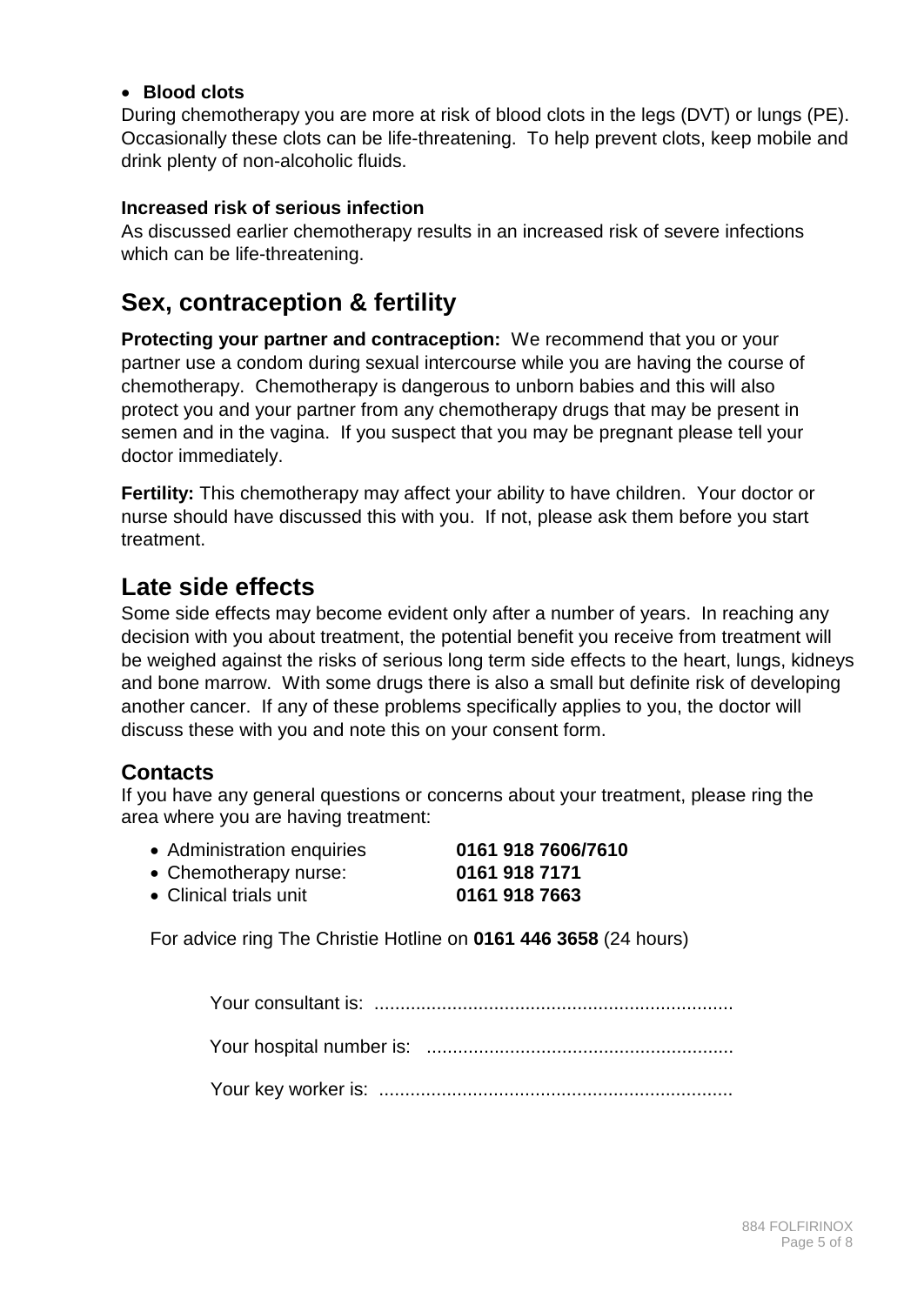If you need information in a different format, such as easy read, large print, BSL, braille, email, SMS text or other communication support, please tell your ward or clinic nurse.

We try to ensure that all our information given to patients is accurate, balanced and based on the most up-to-date scientific evidence. If you would like to have details about the sources used please contact **patient.information@christie.nhs.uk** 

*© 2017 The Christie NHS Foundation Trust. This document may be copied for use within the NHS only on the condition that The Christie NHS Foundation Trust is acknowledged as the creator.* 

For more information about The Christie and our services, please visit **www.christie.nhs.uk** or visit the cancer information centres at Withington, Oldham or Salford.

> Contact The Christie Hotline for urgent support and specialist advice

### **The Christie Hotline: 0161 446 3658**

Open 24 hours a day, 7 days a week

The Christie NHS Foundation Trust Wilmslow Road **Withington** Manchester M20 4BX Tel: 0161 446 3000 www.christie.nhs.uk

The Christie Patient Information Service March 2018 - Review July 2020



CHR/CT/884/16.01.12 Version 4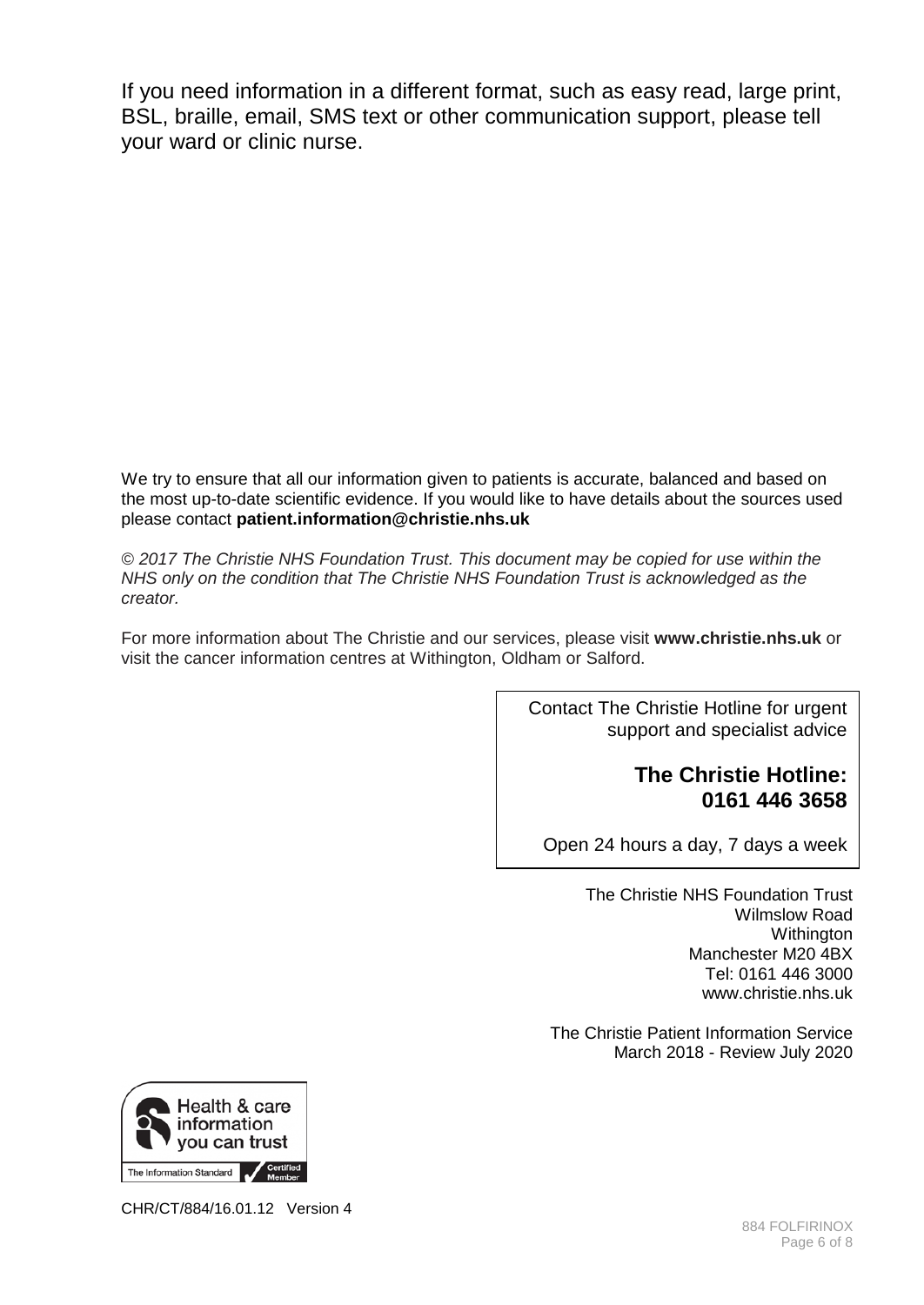# **Appendix**

# **Oxaliplatin-induced peripheral neuropathy**

Oxaliplatin is a commonly prescribed drug used in the treatment of gastrointestinal cancers. It has been used for many years, and the safety profile and side-effects are well known. **Peripheral neuropathy** (nerve damage) is a common side effect due to the effects of oxaliplatin on the nerves. Almost all patients experience temporary symptoms of pins and needles exacerbated by exposure to the cold. However, repeated treatment can cause persistent numbness to develop in more than 30% of patients treated with oxaliplatin, which can be long lasting, troublesome and permanent in up to 10% of patients.

It is important that patients and their carers are alert to the signs and symptoms of peripheral neuropathy. The symptoms should improve slowly after the treatment has finished, but in some people they may never go away and have potential to affect their quality of life forever. Sometimes the effects of the nerve damage become apparent, or even worsen **after** the discontinuation of the chemotherapy.

Oxaliplatin, in combination with fluorouracil or capecitabine-based chemotherapy, is used to treat patients with cancers such as stomach, oesophagus, pancreas or biliary tract in a number of different situations. Please do not worry if you are advised to stop oxaliplatin if you develop signs and symptoms of peripheral neuropathy. It is much safer to stop sooner rather than later, and you can still continue to receive and benefit from your fluorouracil or capecitabine-based chemotherapy.

#### **Signs and symptoms of peripheral neuropathy:**

For most individuals, tingling in hands will be triggered by anything **cold,** such as iced drinks and cold air. If you notice that your symptoms are related to the cold, you should avoid cold food and drinks and wrap up warmly (wear gloves, socks and a scarf to cover your nose and mouth) in the cold weather. Use gloves when taking things out of the freezer or fridge. These symptoms are generally short lived and expected with the use of oxaliplatin. If however you have these symptoms all the time, you do need to inform the cancer specialist and the nurse treating you.

The symptoms of peripheral neuropathy are known to worsen in terms of severity and duration with successive treatments. This is known as a *cumulative* effect. These symptoms can include numbness, tingling and cramping of the hands and feet. You may also find it hard to fasten buttons or to do other fiddly tasks such as tying shoelaces. In more severe or established cases one can experience difficulties writing, using a computer keyboard or difficulties in day to day walking (unable to feel the ground). In severe cases, these symptoms can mean that it is no longer safe for a patient to drive. This is why we want to emphasise the need to stop the drug in a timely manner, rather than carry on too long, causing more difficulties.

The medical team would want to review and adjust the dose of the oxaliplatin drug to account for this and reduce the risk of more severe permanent nerve damage. Therefore every time you attend for a chemotherapy review you should be asked